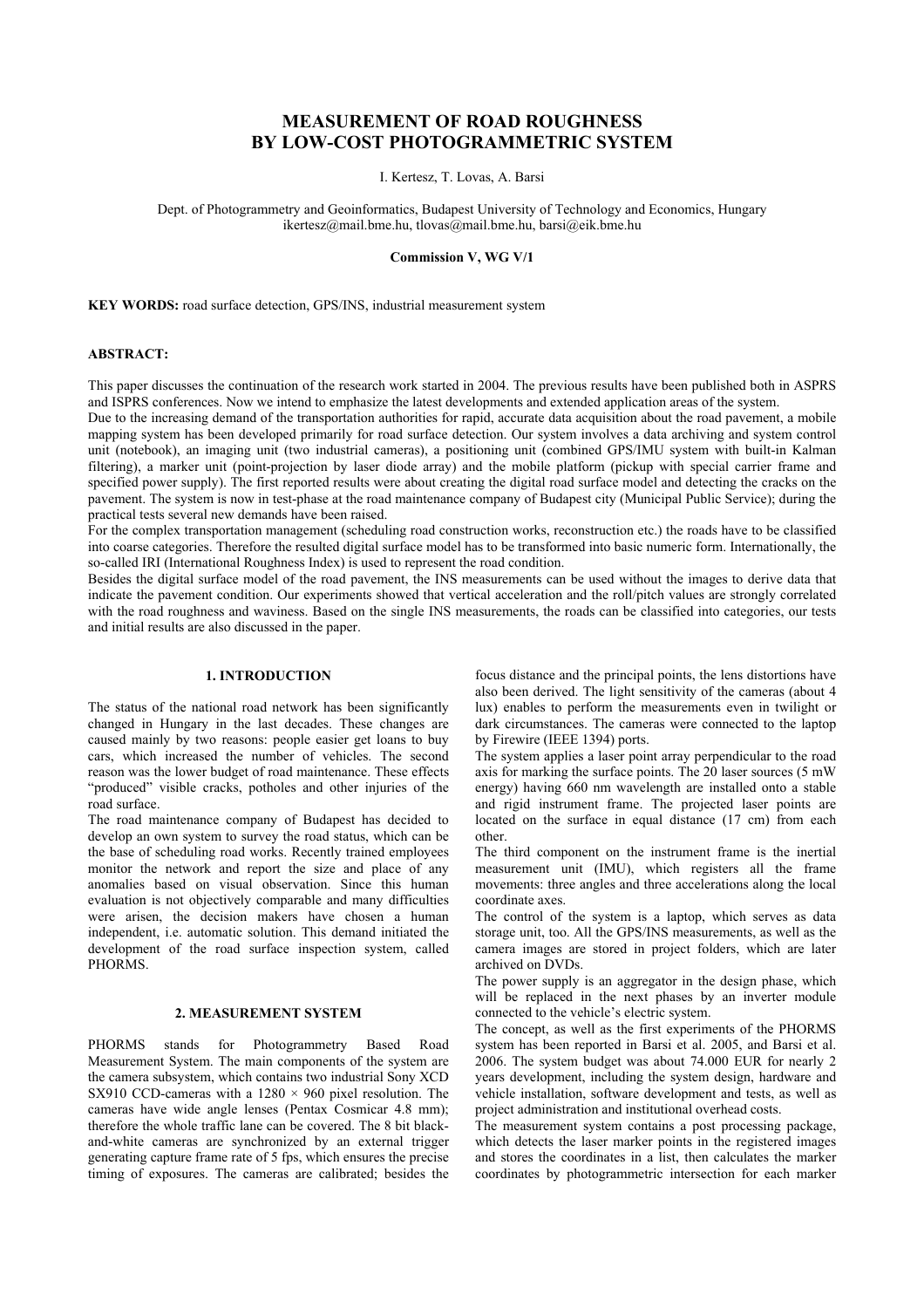profile. The visualization of the results is threefold: the trajectory of the vehicle, longitudinal and cross sections of the investigated road segment, 3D perspective (Fig. 1) and isoline visualizations.



Figure 1. Perspective visualization of a road segment (with enlarged anomalies)

## 3. INERTIAL MEASUREMENTS

The evaluation of the overall system requires testing of the components. The first experiments focused on the inertial measurements. The built-in GPS/INS unit is a Crossbow NAV420-CA100 type 100 Hz MEMS instrument. Before the installation the unit was compared to a Crossbow AHRS400- CB, which is a 56 Hz IMU without GPS feature. These previous tests have proven the need of the NAV420.

It is an integrated GPS/INS module with a relative simple Kalman-filter, thus it can output WGS84 positions and altitude values. The system belongs to the entry level instrument category.

In the test measurements a route including different types of pavements was selected: small size cubes, large size cubes, different size stone mosaics, and different types of asphalt pavements. Fig. 2 shows the remarkable differences in the vertical accelerations on different pavement types.



Figure 2. Vertical accelerations on different pavement types (stone mosaic 1, stone mosaic 2, stone mosaic 3, small cubes, large cubes, respectively)

Note that the x-coordinates in Fig. 2 are distances, which are derived from the GPS measurements.

The accelerations above can be transformed by Fast Fourier Transformation (FFT), so the main frequencies can be obtained. The same analyses can be performed on the angle measurements, too. Considering the roll values from a road segment, the waviness can easily be represented (Fig. 3).



Figure 3. The registered roll values (angles around local x axis) on a newly paved road. The red line shows the linear trend, which was removed from the posterior computations

The FFT analysis determined the main wavelength of the road, which is about 19 meter. That fits to the distance measures of the storm drains.

Figure 4 shows more similarity between vertical acceleration, roll and pitch, as well as their Fourier-spectra on the same, newly paved road segment.



Figure 4. Vertical acceleration, roll, pitch, and their Fourier spectra

In fall 2006 and spring 2007 the acceleration measurements have been performed at different driving speeds. Both measurement campaigns were done by clear, dry nights, in lowtraffic conditions.

Figure 5 shows the effect of the speed on the FFT diagram on the same pavement type: the diagram above is derived from a 20 km/h measurement, whilst the subplot below is of a 40 km/h sensing. Prior to the Fourier transformation the linear trend was removed (the mean was set to  $0.0 g$ ).

The tendency of the measurements are the same, therefore the speed alternation of the test vehicle can be eliminated.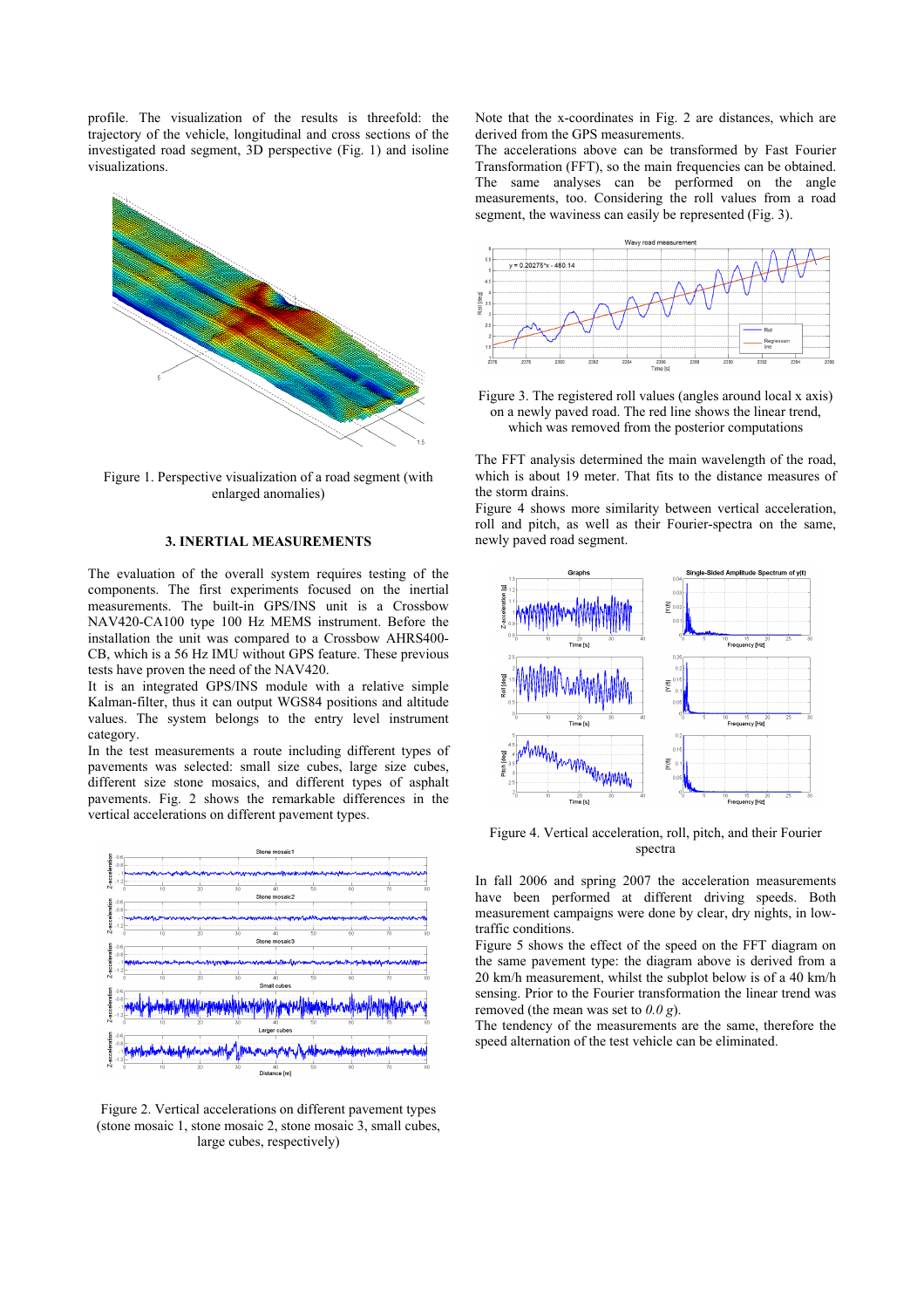

Figure 5. FFT diagrams of two measurements at different driving speeds on large cube pavement

## 4. DERIVING THE INTERNATIONAL ROUGHNESS INDEX

The International Road Roughness Index (IRI) is defined by the US National Cooperative Highway Research Program (NCHRP). IRI is essentially a computer based virtual responsetype system. In order to calibrate it, an ideal system was defined for computer: the profile index was tailored to correlate well with the output. The filter is based on a mathematical model, called quarter-car. The NCHRP's special set of parameters for quartercar is called The Golden Car. IRI summarizes the roughness qualities, that impact vehicle response and is most appropriate when a roughness measure is desired that relates to overall vehicle operating cost, overall ride quality, dynamic wheel loads and overall surface condition. (Sayers-Karamihas 1998)

The IRI measurement has m/km (sometimes mm/m) or in/mi units. The determination of IRI can be easily done from the intersected surface points; only the longitudinal profile has to be used. The most relevant place of road roughness is exactly under the tires, therefore the four markers in line with the tires have been selected for IRI calculations. The IRI values are calculated for all four points, samples taken in every 80 cm (at a speed of 4 m/s [15 km/h]) along the road, then their average are ordered to the analyzed road segment.

A further software module has been developed, which produces IRI files (reports) and IRI maps. In Fig. 6 the effect of the recently finished road reconstruction on the bridge and the lack of it on the east (Pest) side can be clearly seen.

The IRI calculation is done at the highest resolution, but of course the values can be aggregated arbitrary.

An additional experiment was also performed: the potential of vertical acceleration directly in IRI calculation i.e. how can be IRI derived from the single vertical acceleration measurements. To test this hypothesis, regular gridded vertical acceleration values were interpolated, then they were integrated into vertical movements, and at the end the IRI-calculations were performed as (Sayers-Karamihas 1998) refers. The IRI-values are calculated for 2 m long segments. Since only a single IMU was applied in the vehicle, no averaging was needed (compared to the previously mentioned "optical" IRI method).



Figure 6. IRI map derived from laser markers below the tires. (Green is for good, red for bad status.)

Considering different pavement types the IRI-diagrams can be compared (Fig. 7).



Figure 7. IRI-values calculated directly from vertical acceleration measurements on different pavement types

The most important statistics of the IRI-values are the following:

| Pavement type  | Mean   | Std       |
|----------------|--------|-----------|
|                |        | deviation |
| Stone mosaic 1 | 0.1041 | 0.0195    |
| Stone mosaic 2 | 0.1095 | 0.0164    |
| Stone mosaic 3 | 0.1416 | 0.0317    |
| Small cubes    | 0.6795 | 0.1586    |
| Large cubes    | 0.3543 | 0.0775    |

|                                  |  | Table 1. Basic statistics of IRI on different pavement types |
|----------------------------------|--|--------------------------------------------------------------|
| (derived from Figure 7 diagrams) |  |                                                              |

The standardized IRI values for airport runways and superhighways are 0.5-2.0, 1.5-3.5 for new pavement, 2.5-5.5 for older pavement, 4.0-11.0 for damaged pavement and 8.0- 20.0 m/km for rough unpaved roads. Comparing the IRI values of Fig. 6, relative good fitting can be noticed: the renewed pavement on the bridge has an average IRI value of 4 m/km, whilst the older road segment on the east river side has about 16 m/km. Especially this latter value points out that our system requires a calibration run to get the mathematical formula to assign the IRI observations to the standardized evaluation.

Figure 7 illustrates the IRI diagrams for the investigated pavement types, calculated from the raw vertical acceleration measurements.